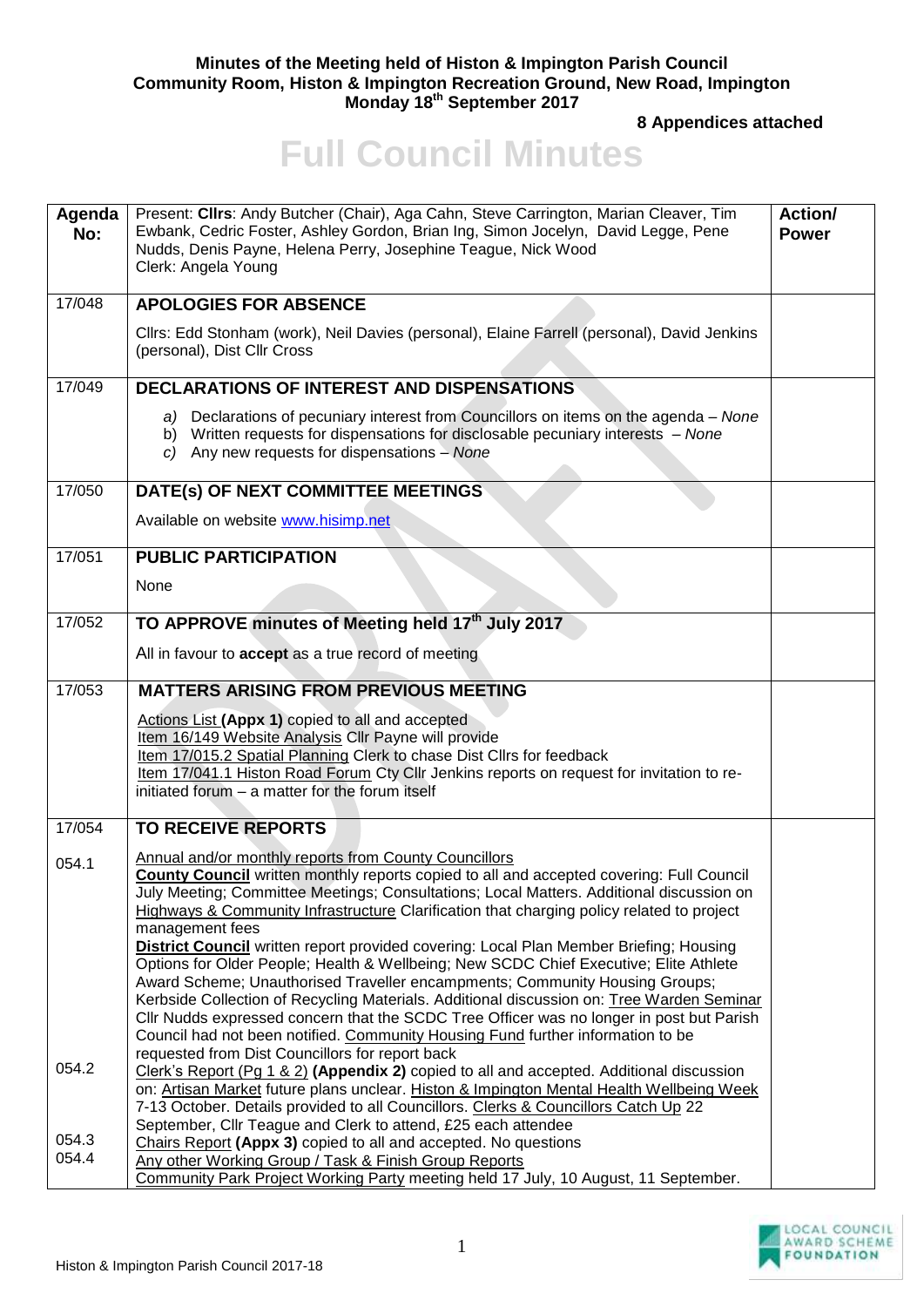|                | Other informal meetings held. Stakeholder meeting held 20 July, Next meeting due 2<br>October. Updating Report provided to all. Cllr Ing reported on meetings held with SCDC<br>Section 106 Officer and Transport Consultants. Chair urged all Councillors to read<br>information provided by the Working Party in anticipation of decisions to be made later in<br>the year.<br>Kings Meadow Working Party next meeting due 5 October. Cllr Payne reported on first Big<br>Tidy Up held in September which had been successful in many ways. County Council had<br>committed to weed kill in September following an error in programming<br>Neighbourhood Plan report provided (Appx 4). Draft Neighbourhood Plan now on Parish<br>Council website. Relevant landowners had been contacted by the Team. Further meetings<br>scheduled for September. Members noted the necessary spend of £1,200 for professional,<br>specialist support to enable the plan to be finalised, noting Financial Regulation Item 11.1ii.<br>New owners at "Tesco Site" were aware of sensitivities surrounding the Pat Fleet Memorial<br>Garden area<br><b>Enterprise Working Party Cllr Jenkins provided a written update (Appx 5) Some question</b><br>over name of the Working Party continued. Request to return to name: High Street &<br>Beyond made. Task & Finish meeting due 27 September. Request for agenda item at Full<br>Council covering strategic land or building acquisition for the future<br><b>Any Committee Chair Reports</b><br>Employment Committee next meeting due 29 September; 8 December 2017 | <b>Full Council</b>               |
|----------------|----------------------------------------------------------------------------------------------------------------------------------------------------------------------------------------------------------------------------------------------------------------------------------------------------------------------------------------------------------------------------------------------------------------------------------------------------------------------------------------------------------------------------------------------------------------------------------------------------------------------------------------------------------------------------------------------------------------------------------------------------------------------------------------------------------------------------------------------------------------------------------------------------------------------------------------------------------------------------------------------------------------------------------------------------------------------------------------------------------------------------------------------------------------------------------------------------------------------------------------------------------------------------------------------------------------------------------------------------------------------------------------------------------------------------------------------------------------------------------------------------------------------------------------------------------------------------------------------------------|-----------------------------------|
| 17/055         | TO ACCEPT COMMITTEE REPORTS note actions and agree                                                                                                                                                                                                                                                                                                                                                                                                                                                                                                                                                                                                                                                                                                                                                                                                                                                                                                                                                                                                                                                                                                                                                                                                                                                                                                                                                                                                                                                                                                                                                       |                                   |
| 055.1          | Planning Committee draft minutes 18 July, 8 August, 21 August and 5 September<br>provided to all and accepted. Next meetings due 26 September, 17 October.<br>The Boot Public House New proprietors confirm the Moses Carter Stone will be showcased<br>on site, with information boards and presentation area. Cllr Nudds reminded Planning<br>Committee of the need to consider impact of Planning Permission on trees, following the<br>removal of 3 Ash trees at The Boot. As Tree Warden, she had not been aware of this.<br>Clerk to check plans for replacement                                                                                                                                                                                                                                                                                                                                                                                                                                                                                                                                                                                                                                                                                                                                                                                                                                                                                                                                                                                                                                   |                                   |
| 055.2          | Highways Committee draft minutes 7 September provided to all and accepted. Local<br>Highways Initiative held 1 August. Next meeting due 9 November 2017.<br>Item H17/048.1 Footpath Priority resurfacing - noted last item should read Doctors Close<br>leading to Woodcock Close. Members noted overgrowth problems in Kingsway                                                                                                                                                                                                                                                                                                                                                                                                                                                                                                                                                                                                                                                                                                                                                                                                                                                                                                                                                                                                                                                                                                                                                                                                                                                                         |                                   |
| 055.3          | Recreation Committee draft minutes 7 August provided to all and accepted. Next meeting<br>due 13 November 2017<br><b>Environment Committee</b> draft minutes 15 August provided to all and accepted. New Pest<br>Control company had visited to act upon rat sightings. Clerk to request cut to Play Area<br>hedge at Green at meeting with Contractor 21 September                                                                                                                                                                                                                                                                                                                                                                                                                                                                                                                                                                                                                                                                                                                                                                                                                                                                                                                                                                                                                                                                                                                                                                                                                                      |                                   |
| 17/056         | TO RECEIVE FINANCE & ADMINISTRATION REPORT (Appx 2 Pgs 3-4)                                                                                                                                                                                                                                                                                                                                                                                                                                                                                                                                                                                                                                                                                                                                                                                                                                                                                                                                                                                                                                                                                                                                                                                                                                                                                                                                                                                                                                                                                                                                              |                                   |
| 056.1<br>056.2 | Finance, Legal and Administration next meeting 23 October. Meeting still to be called to<br>look at legal issues surrounding use of Play Area at The Green.<br>Delegated payment of accounts noted                                                                                                                                                                                                                                                                                                                                                                                                                                                                                                                                                                                                                                                                                                                                                                                                                                                                                                                                                                                                                                                                                                                                                                                                                                                                                                                                                                                                       | <b>EWS</b>                        |
| 056.3<br>056.4 | Approve payment of outstanding accounts Proposed Cllr Foster, seconded Cllr Ing all in<br>favour and AGREED to approve. Cllr Ing requested Finance, Legal and Admin Committee<br>to look at introducing an additional check for delegated approval matters where no Full<br>Council meeting held<br>Amounts paid in noted                                                                                                                                                                                                                                                                                                                                                                                                                                                                                                                                                                                                                                                                                                                                                                                                                                                                                                                                                                                                                                                                                                                                                                                                                                                                                | <b>FLA</b><br><b>Committee</b>    |
| 056.5          | Approve amendment to Unity Trust Bank mandate to nominate two additional signatories.<br>Proposed Cllr Payne seconded Cllr Ing all in favour to nominate two additional signatories.<br>Agreed as Cllr Andy Butcher and Cllr Helena Perry                                                                                                                                                                                                                                                                                                                                                                                                                                                                                                                                                                                                                                                                                                                                                                                                                                                                                                                                                                                                                                                                                                                                                                                                                                                                                                                                                                |                                   |
| 056.6          | To Note preliminary results of Finance Consultation 2017 Cllr Payne reported on<br>preliminary results of consultation closing 4 September 2017. 186 electronic responses and<br>7 paper responses had been analysed and documented. Copy to be provided to all.<br>Extended discussion followed. It was noted the only personal question was for the<br>respondents postcode, which evidenced a good spread of responses over the 2 villages                                                                                                                                                                                                                                                                                                                                                                                                                                                                                                                                                                                                                                                                                                                                                                                                                                                                                                                                                                                                                                                                                                                                                            | All                               |
| 056.7          | To Note Forward Planning Template for all Committees. Template and report provided by<br>Cllr Jenkins, Chair of FLA provided to all. Three year plan to identify the 'What, Why, How<br>to Communicate ambition'. Input from Committees led by Committee Chairs, required at<br>FLA 23 October. Some query over the process, any problems to be referred to Cllr Butcher<br>in first instance                                                                                                                                                                                                                                                                                                                                                                                                                                                                                                                                                                                                                                                                                                                                                                                                                                                                                                                                                                                                                                                                                                                                                                                                            | <b>Committee</b><br><b>Chairs</b> |